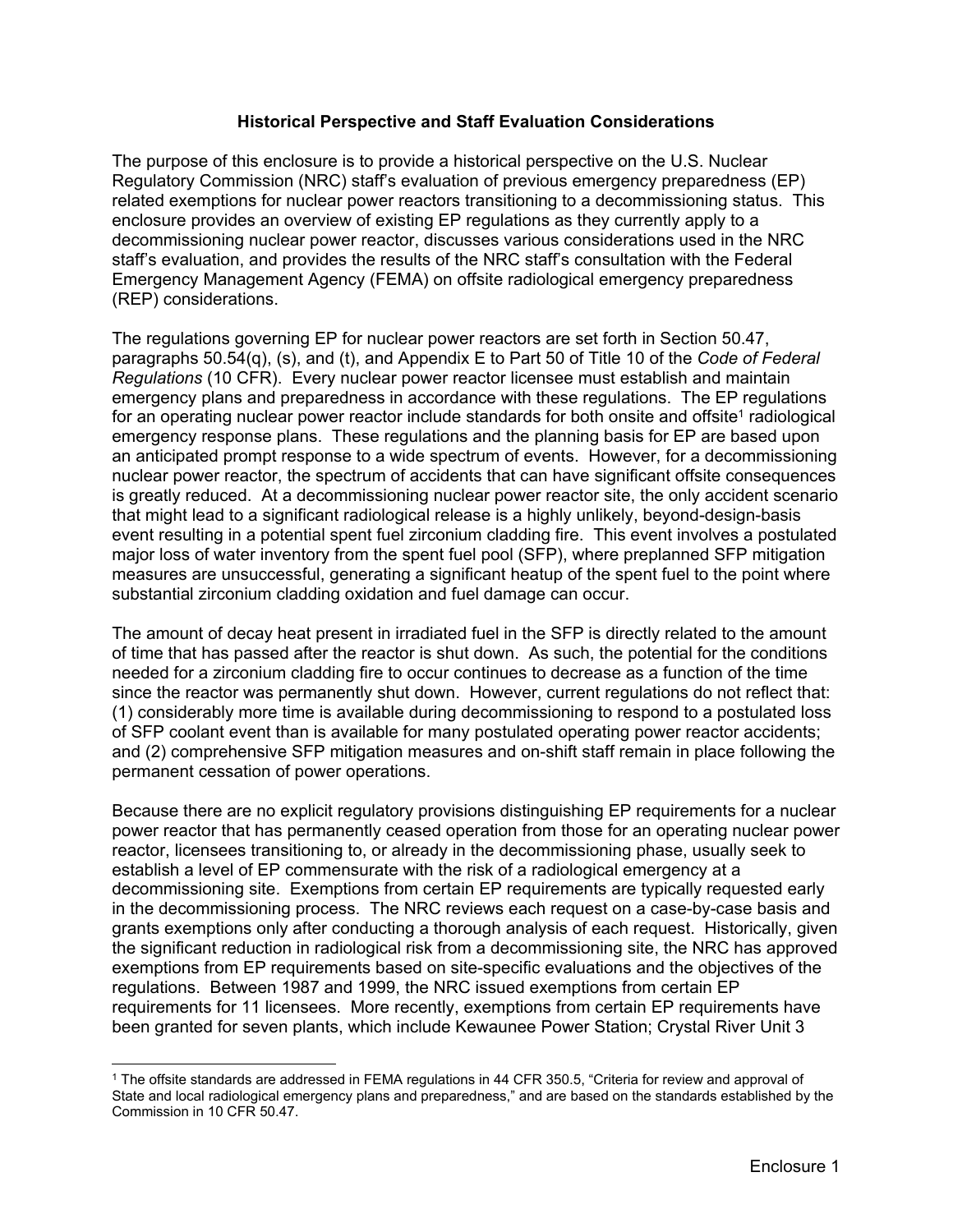Nuclear Generating Plant; San Onofre Nuclear Generating Station - Units 1, 2 and 3; Vermont Yankee Nuclear Power Station, Fort Calhoun Station - Unit 1; Oyster Creek Nuclear Generating Station; and the Pilgrim Nuclear Power Station (Agencywide Documents Access and Management System (ADAMS) Accession Nos. ML14261A223, ML15058A906, ML15082A204, ML15180A054, ML17263B198, ML18220A980, and ML19142A043, respectively).

Based on the reviews of the Kewaunee Power Station and Crystal River Unit 3 Nuclear Generating Plant exemptions, the NRC staff developed and issued an Office of Nuclear Security and Incident Response (NSIR), Division of Preparedness and Response (DPR) Interim Staff Guidance (ISG) document, NSIR/DPR-ISG-02, "Emergency Planning Exemption Requests for Decommissioning Nuclear Power Plants" (ADAMS Accession No. ML14106A057) on May 11, 2015. This ISG provides guidance to NRC staff that was used for the subsequent technical reviews of requests for exemptions from certain EP requirements for nuclear power reactors that have been permanently shut down and defueled or are planning to transition to decommissioning.

The previously granted exemptions from EP regulations, identified above, reduced the requirements for decommissioning power reactors to those consistent with these standards: (1) 10 CFR 50.47(d), which states the requirements for a license authorizing fuel loading or low power testing only,<sup>2</sup> and (2) 10 CFR 72.32(a),<sup>3</sup> which establishes the information required in an emergency plan for an ISFSI. Examples of previously granted exemptions from EP regulations for decommissioning power reactors include: setting the highest emergency plan classification level as an "Alert"; extending the timing requirements for notification of offsite authorities; requiring only onsite exercises with the opportunity for offsite response organization participation; and maintaining arrangements only for offsite response organizations (i.e., law enforcement, fire, and medical services) that might support the licensee's response to onsite emergencies.4 The EP exemptions also relieve the licensee from the requirement to maintain formal offsite REP plans, including the 10-mile plume exposure pathway and 50-mile ingestion pathway emergency planning zones. However, licensees that have been granted EP exemptions must continue to maintain an onsite emergency plan addressing the classification of an emergency, notification of emergencies to licensee personnel and offsite authorities, and coordination with designated offsite government officials following an event declaration.

In evaluating EP exemptions requested by Exelon Generation Company, LLC (Exelon), specifically in relation to relieving the licensee from the requirement to maintain formal offsite

 $\overline{a}$ 

 $2$  10 CFR 50.47(d) states, in part, "Notwithstanding the requirements of paragraphs (a) and (b) of this section, and except as specified by this paragraph, no NRC or FEMA review, findings, or determinations concerning the state of offsite emergency preparedness or the adequacy of and capability to implement State and local or utility offsite emergency plans are required prior to issuance of an operating license authorizing only fuel loading or low power testing and training (up to 5 percent of the rated thermal power)."

<sup>&</sup>lt;sup>3</sup> The Final Rule to 10 CFR Part 72, "Emergency Planning Licensing Requirements for Independent Spent Fuel Storage Facilities (ISFSI) and Monitored Retrievable Storage Facilities (MRS)" (60 *Federal Register* (FR) 32430, June 22, 1995), states that "the postulated worst-case accident involving an ISFSI has insignificant consequences to public health and safety. Therefore, the final requirements to be imposed on most ISFSI licensees reflect this fact, and do not mandate formal offsite components to their onsite emergency plans." It also states, "based on the potential inventory of radioactive material, potential driving forces for distributing that amount of radioactive material, and the probability of the initiation of these events, the Commission concludes that the offsite consequences of potential accidents at an ISFSI or an MRS would not warrant establishing Emergency Planning Zones."

 $4$  The requirements for licensees to maintain agreements for fire-fighting and local law enforcement services exist outside of EP requirements (i.e., the requirement for licensees to maintain a fire protection plan in 10 CFR 50.48, "Fire protection" and physical security requirements in 10 CFR Part 73).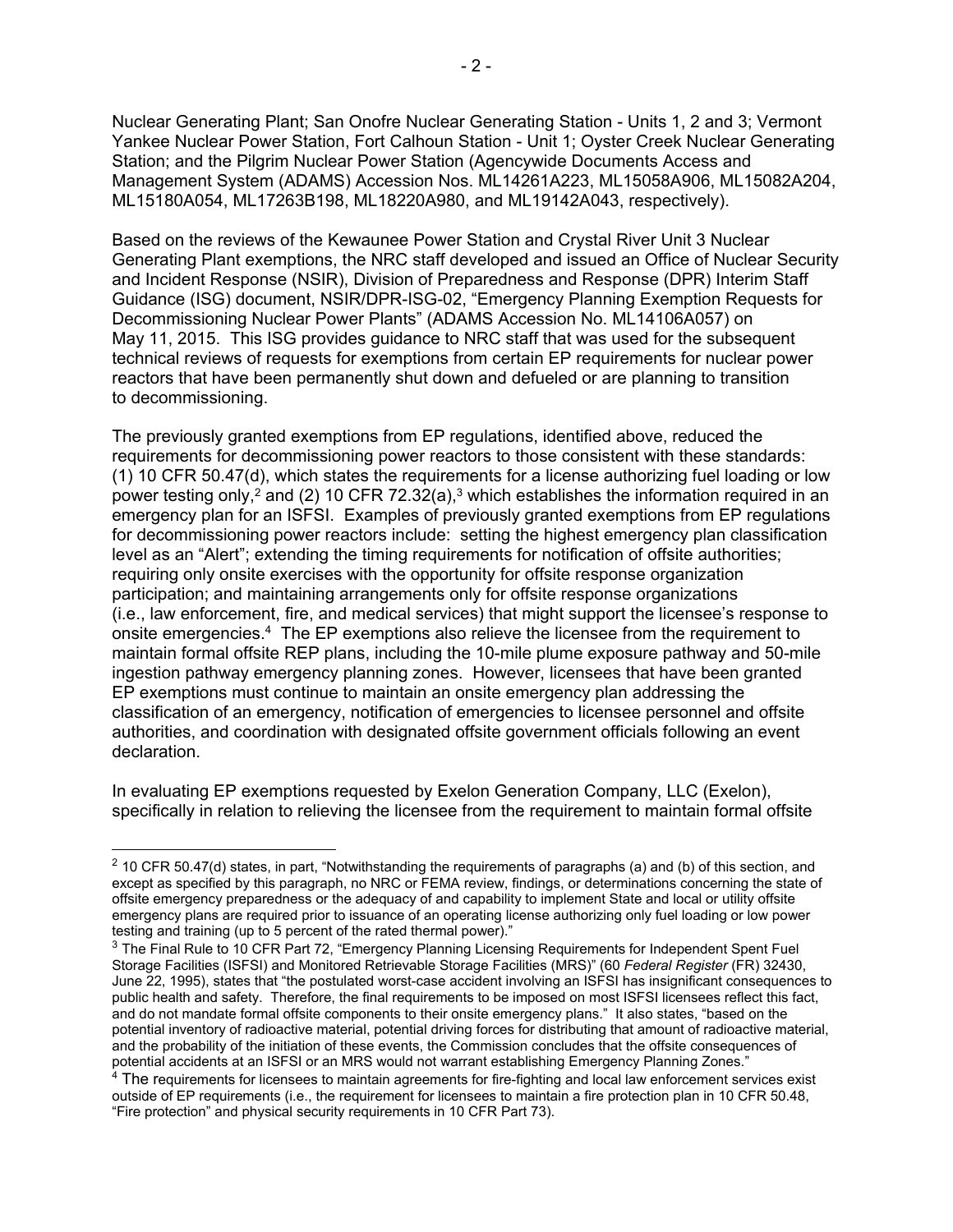REP plans, the NRC staff considered the conclusions from recent SFP studies completed since the publication of NUREG-1738, "Technical Study of Spent Fuel Pool Accident Risk at Decommissioning Nuclear Power Plants" (ADAMS Accession No. ML010430066), which served as the technical basis for SECY-01-0100, "Policy Issues Related to Safeguards, Insurance, and Emergency Preparedness Regulations at Decommissioning Nuclear Power Plants Storing Fuel in Spent Fuel Pools" (ADAMS Accession No. ML011450420). In addition, the NRC staff considered enhancements put into place as a result of the events of September 11, 2001, and the March 11, 2011, accident at the Fukushima Dai-ichi site. The studies, described in more detail below, support NRC staff positions that only a highly unlikely beyond-design-basis event (e.g., extreme earthquake or large aircraft impact) could potentially cause sufficient structural damage to the SFP structure sufficient to result in a rapid SFP water draindown and potential zirconium cladding fire. In addition, there would be a significant amount of time between the initiating event (i.e., the event that causes the SFP water level to drop) and the possible onset of conditions that could result in a zirconium cladding fire. This time provides a substantial opportunity for event mitigation. Licensees are required to maintain effective strategies, sufficient resources and adequately trained personnel to mitigate such an event. If State or local governmental officials determine that offsite protective actions are warranted, then sufficient time and capability would also be available for offsite response organizations (OROs) to implement these measures using a comprehensive emergency management plan (CEMP) or "all-hazards" approach.5

# *Spent Fuel Pool Study Considerations*

-

Following removal of spent fuel from the reactor vessel, the principal radiological risks are associated with the storage of spent fuel onsite. Generally, a few months after the reactor has been permanently shut down, there are no possible design-basis events that could result in a radiological release exceeding the U.S. Environmental Protection Agency (EPA) early phase protective action guide (PAG) limit of one roentgen equivalent man at the exclusion area boundary. The only potential accident that might lead to a significant radiological release at a decommissioning reactor is a zirconium cladding fire. The zirconium cladding fire scenario is a postulated, but highly unlikely, beyond-design-basis accident scenario that involves a major loss of water inventory from the SFP, resulting in a significant heatup of the spent fuel, and culminating in substantial zirconium cladding oxidation and fuel damage. The significance of the spent fuel heatup scenario that might result in a zirconium cladding fire depends on the decay heat of the irradiated fuel stored in the SFP. The amount of decay heat in the spent fuel is directly associated with the amount of time since the reactor permanently ceased operations. Therefore, the probability of a zirconium cladding fire scenario continues to decrease as a function of the time that the decommissioning reactor has been permanently shut down.

The NRC staff assessed the risk of an SFP accident at decommissioning nuclear power plants in the late 1990s to support development of a risk-informed technical basis for review of exemption requests and a regulatory framework for integrated rulemaking. The NRC staff's assessment, published in NUREG-1738, conservatively assumed that if the water level in the SFP did drop below the top of the spent fuel, a zirconium cladding fire involving all the spent fuel in the SFP would occur, and thereby bounded those conditions associated with inadequate air

<sup>&</sup>lt;sup>5</sup> A CEMP or "all-hazards" approach in this context, also referred to as an emergency operations plan, is addressed in FEMA's Comprehensive Preparedness Guide (CPG) 101, "Developing and Maintaining Emergency Operations Plans," Version 2.0, dated November 2010. https://www.fema.gov/media-library-data/20130726-1828-25045-0014/cpg\_101\_comprehensive\_preparedness\_guide\_developing\_and\_maintaining\_emergency\_operations\_plans\_20 10.pdf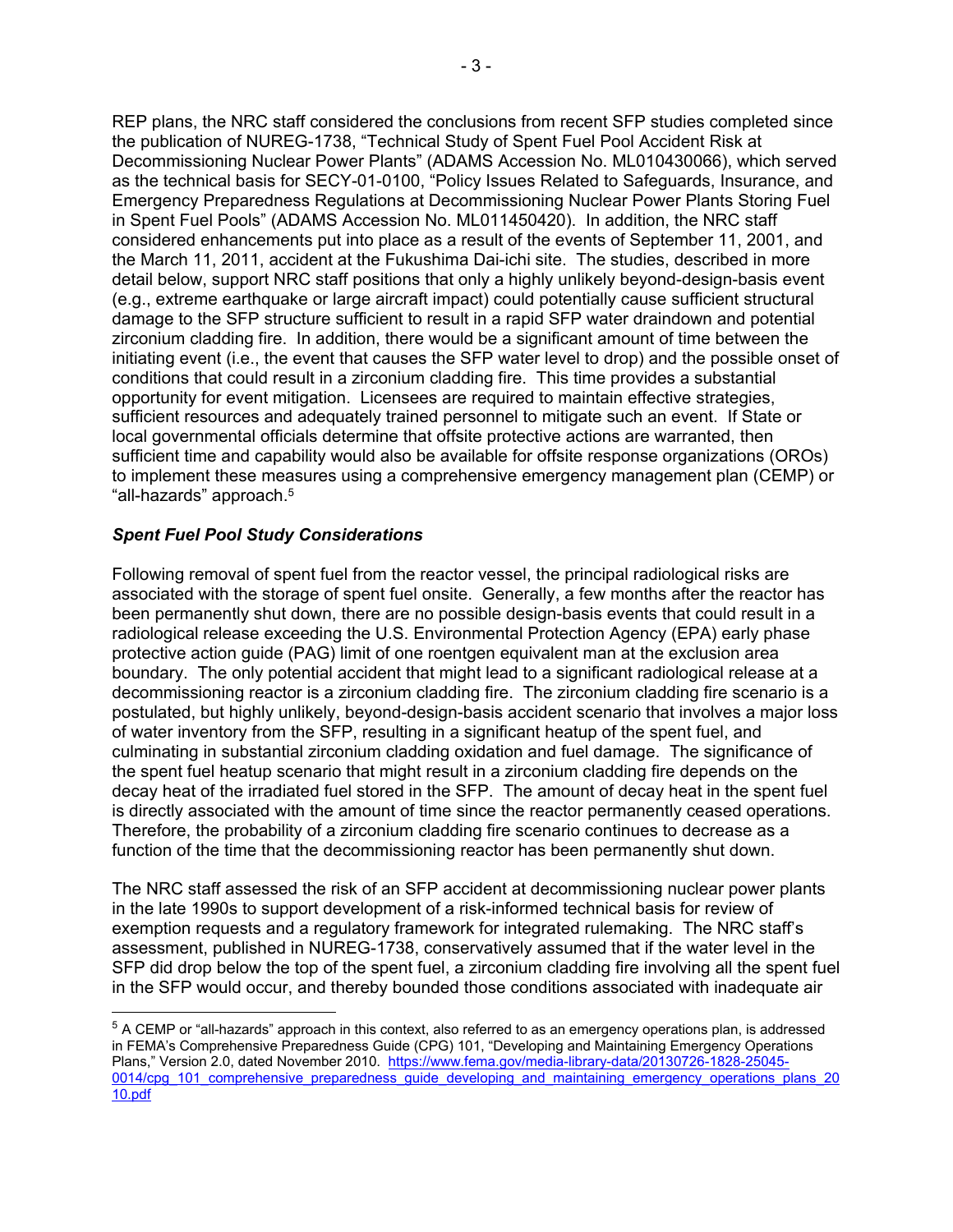cooling of the fuel (including partial drain-down scenarios) and fire propagation. The study used simplified and sometimes bounding assumptions and models to characterize the likelihood and consequences of beyond-design-basis SFP accidents. Even with this conservative assumption, the study found the risk of a zirconium cladding fire in the SFP to be low and well within the Commission's safety goals. The amount of time available after the fuel is completely uncovered, but before a zirconium cladding fire, depends on various factors, including decay heat rate, fuel burnup, fuel storage configuration, building ventilation rates and air flow paths, and fuel cladding oxidation rates. Although NUREG-1738 did not completely rule out the possibility of a zirconium cladding fire, it did demonstrate that storage of spent fuel in a high-density configuration in SFPs is safe, and that the risk of accidental release of a significant amount of radioactive material to the environment is low.

After the events of September 11, 2001, Sandia National Laboratories (SNL) conducted studies (collectively referred to as the "Sandia studies") $6$ , which considered spent fuel loading patterns and other aspects of an SFP at a pressurized-water reactor and a boiling-water reactor, including the role that the circulation of air plays in the cooling of spent fuel. The Sandia studies indicated that there is a significant amount of time between the initiating event and the spent fuel assemblies becoming partially or completely uncovered. In addition, the Sandia studies indicated that for those hypothetical conditions where air cooling may not be effective in preventing a zirconium cladding fire, there is a significant amount of time between the spent fuel becoming uncovered and the possible onset of such a zirconium cladding fire, thereby providing a substantial opportunity for event mitigation. The Sandia studies, which account for relevant heat transfer and fluid flow mechanisms, also indicated that air-cooling of spent fuel could be sufficient to prevent SFP zirconium fires at a point much earlier following fuel offload from the reactor than previously considered (e.g., in NUREG-1738).

In NUREG-2161, "Consequence Study of a Beyond-Design-Basis Earthquake Affecting the Spent Fuel Pool for a U.S. Mark I Boiling Water Reactor," dated September 2014 (ADAMS Accession No. ML14255A365), the NRC evaluated the potential benefits of strategies required in 10 CFR 50.54(hh)(2). The study results for the analyzed severe earthquake at the reference plant are consistent with conclusions in past studies that SFPs are robust structures and likely to withstand severe earthquakes without leaking. The study showed that the likelihood of a radiological release from the spent fuel resulting from a severe earthquake at the referenced plant to be about 1 time in 10 million years or lower. If a radiological release were to occur, this study shows that the individual cancer fatality risk for a member of the public is several orders of magnitude lower than the Commission's Quantitative Health Objective of 2 in 1 million (2x10-  $6$ /year). As explained in NUREG-2161, successful implementation of mitigation strategies significantly reduces the likelihood of a release from the SFP in the event of a loss of cooling water. Additionally, the NRC found that the placement of spent fuel in a dispersed configuration in the SFP, such as the 1 x 4 pattern, more effectively used the heat capacity of the stored fuel and available cooling mechanisms to extend the heatup time and reduce the likelihood of a release from a completely drained SFP.

In 2013, the NRC documented a regulatory analysis of expediting the transfer of spent fuel assemblies in COMSECY-13-0030, "Staff Evaluation and Recommendation for Japan Lessons Learned Tier 3 Issue on Expedited Transfer of Spent Fuel" (ADAMS Accession No. ML13329A918). The NRC staff concluded that SFPs are robust structures with large safety margins and recommended to the Commission that possible regulatory actions to require the expedited transfer of spent fuel from SFPs to dry cask storage were not warranted.

 $6$  These studies are non-public because they contain security-related information.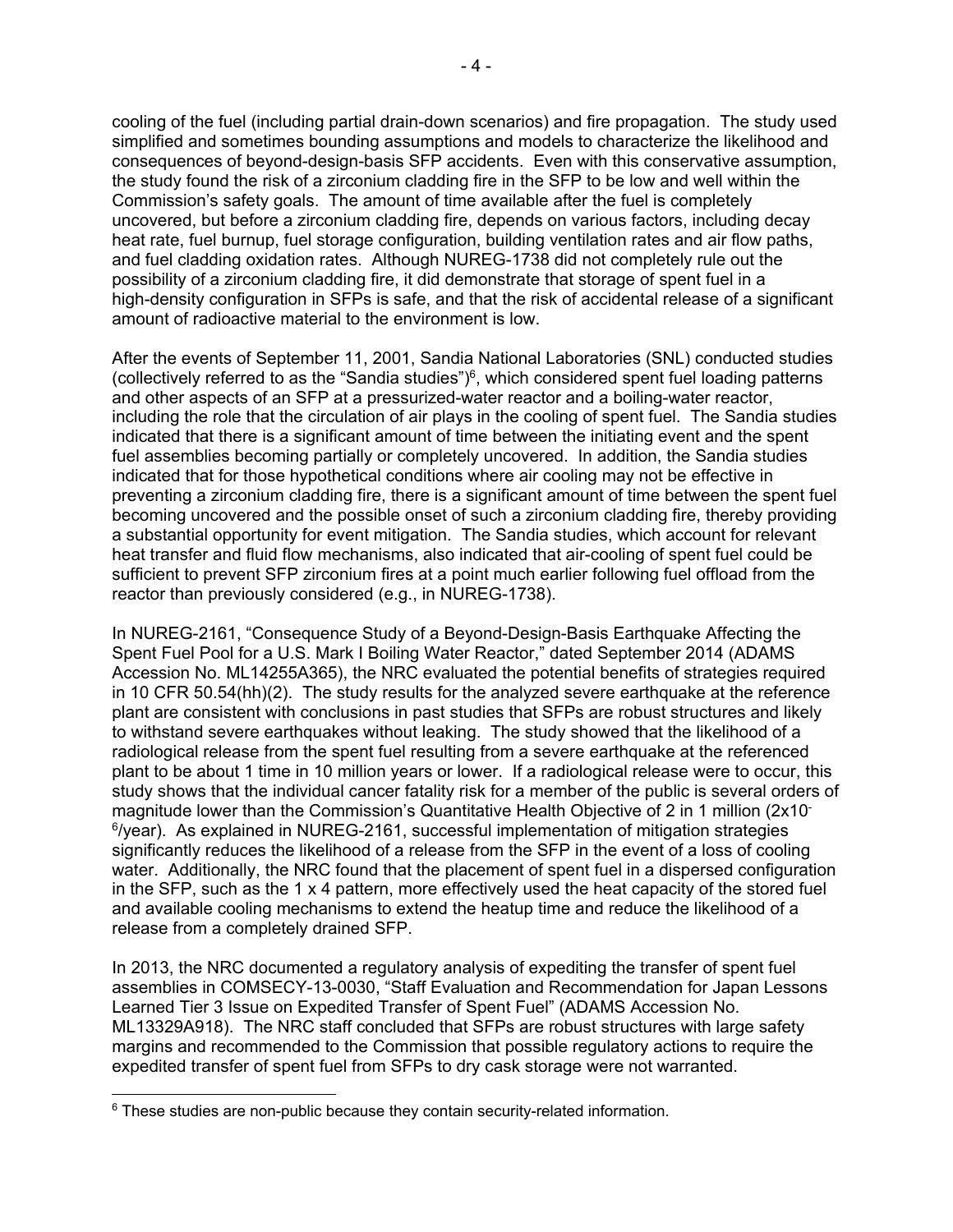The Commission subsequently approved the NRC staff's recommendation in the staff requirements memorandum to COMSECY-13-0030 (ADAMS Accession No. ML14143A360).

To inform the current integrated decommissioning rulemaking effort, the NRC staff conducted an applied research study, as documented in "Transmittal of Reports to Inform Decommissioning Plant Rulemaking for User Need Request NSIR-2015-001," dated May 31, 2016 (ADAMS Accession No. ML16110A416), and concluded:

- the representative plant staff can reliably implement mitigation strategies to timely mitigate cask-drop events and prevent spent fuel heatup damage;
- only the events causing a rapid SFP water draindown (e.g., extreme earthquake or large aircraft impact) would challenge the successful mitigation of fuel heatup, and
- even in the event of a highly unlikely beyond-design-basis accident leading to a rapid draindown of the SFP and subsequent zirconium cladding fire, there may be an additional time margin on the order of several hours beyond the 10-hour heatup time during which protective actions can be taken to protect the public before the dose levels associated with EPA early phase PAGs would be exceeded offsite.

In addition, for the hypothetical event sequence considered in the highly unlikely beyond-designbasis accident leading to a rapid draindown of the SFP and subsequent zirconium cladding fire, acute fatal effects offsite appear to be unlikely from either source term evaluated, provided that individuals can be relocated within a reasonable time after plume arrival, which in most cases was longer than 24 hours.

As previously stated, these studies (NUREG-1738, the Sandia studies, NUREG-2161, COMSECY-13-0030, and studies supporting the decommissioning rulemaking efforts) support the NRC staff positions that:

- there would be sufficient time between the initiating event and the possible onset of conditions that could result in a zirconium cladding fire, which would provide a substantial opportunity for successful mitigation measures, and
- only a highly unlikely, beyond-design-basis event (e.g., extreme earthquake or large aircraft impact) would cause sufficient SFP structural damage to uncover the fuel and potentially support development of a zirconium cladding fire and, even in such cases, the fuel may be air coolable following a complete draindown.

As such, the NRC staff believes that for all but the most unlikely events, any offsite protective actions would be taken by governmental officials as a precautionary measure. In the highly unlikely event of a beyond-design-basis accident resulting in a loss of the SFP water inventory, there would be time to initiate appropriate SFP mitigating actions. If State or local governmental officials determine that offsite protective actions are warranted, then sufficient time and capability would be available for offsite response organizations to implement these measures using a CEMP approach.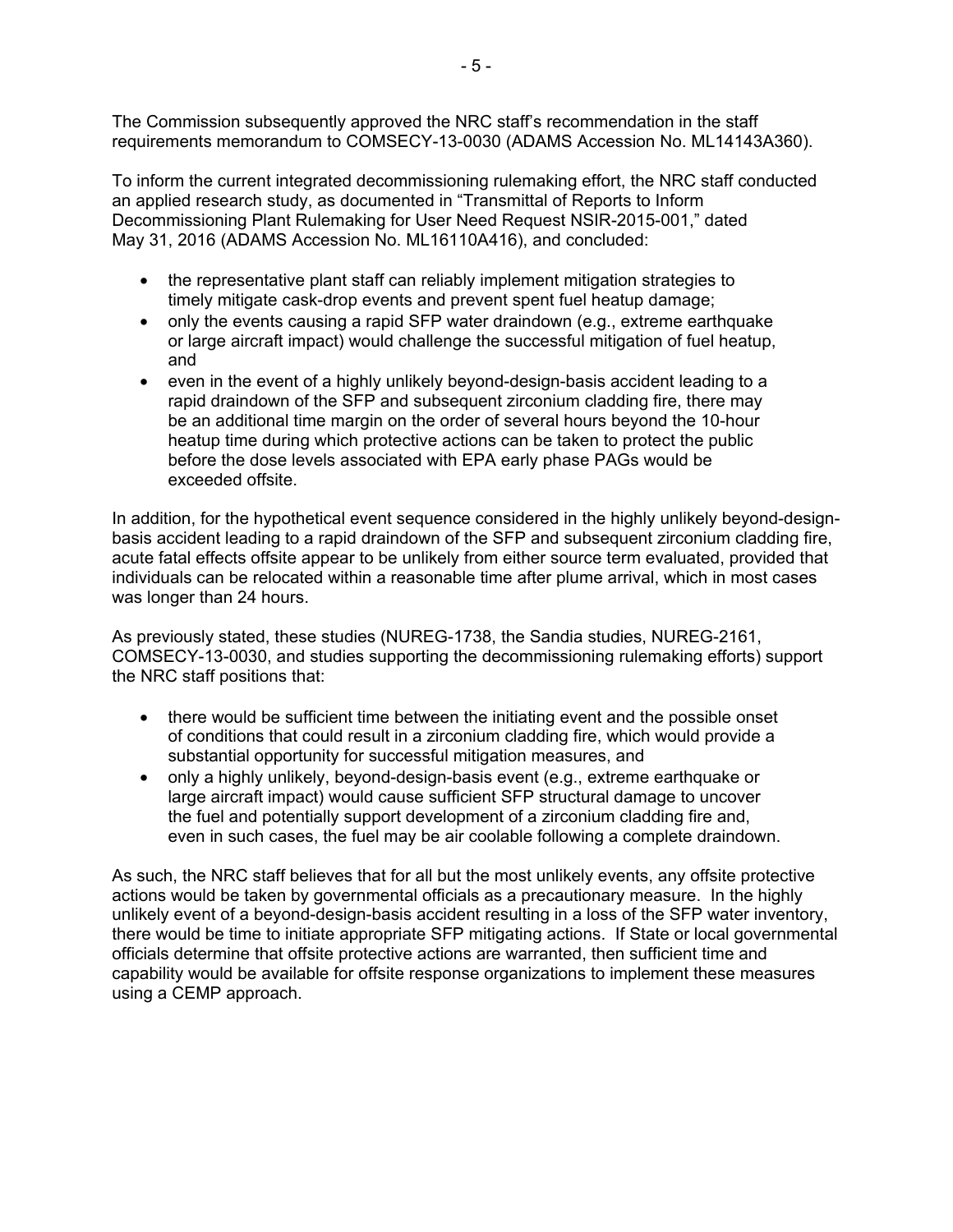### *Spent Fuel Pool Hostile Action-Based Event Considerations*

Licensees develop strategies to protect against the NRC design-basis threat (DBT)<sup>7</sup> for radiological sabotage and are required to maintain these strategies under the provisions of 10 CFR 73.55(b) until the termination of their Part 50 (or Part 52) license. In addition, other Federal agencies such as the Federal Aviation Administration, the Federal Bureau of Investigation, and the Department of Homeland Security have taken aggressive steps to prevent terrorist attacks in the United States. Taken as a whole, these systems, personnel, and procedures provide reasonable assurance that public health and safety, the environment, and the common defense and security will be adequately protected (73 FR 46204, 46207; August 8, 2008).

NRC regulatory activities and studies have reaffirmed the safety and security of spent fuel stored in pools and shown that SFPs are effectively designed to prevent accidents and minimize damage from malevolent attacks. In the wake of the terrorist attacks of September 11, 2001, the NRC took several actions to further reduce the possibility of a zirconium cladding fire in an SFP. The NRC issued Order EA-02-026, "Order for Interim Safeguards and Security Compensatory Measures," dated February 25, 2002 (ADAMS Accession No. ML020510635), requiring licensees to immediately implement additional security measures, including increased patrols, augmented security forces and capabilities, and more restrictive site-access controls to, among other things, reduce the likelihood of an SFP accident resulting from a terrorist-initiated event. Through the NRC's issuance of the "Power Reactor Security Requirements" final rule on March 27, 2009 (74 FR 13926), the agency codified generically applicable security requirements that had been previously issued by orders. Subsequently, by letter dated November 28, 2011 (ADAMS Accession No. ML111220447), the NRC partially rescinded Order EA-02-026. The requirements of Order EA-02-026 that were addressed by Interim Compensatory Measure B.1.a, involved operator training for specific security-initiated events that were not covered by proposed or existing regulations and remained in effect after the NRC rescinded part of the Order in November 2011.

## *Spent Fuel Pool Mitigative Action Considerations*

NRC Order EA-02-026 also established new requirements for licensees to have mitigating strategies for the potential loss of SFP water inventory and for large fires or explosions at nuclear power plants. In response, the Nuclear Energy Institute (NEI) provided detailed guidance in NEI 06-12, "B.5.b Phase 2 & 3 Submittal Guideline," Revision 2, dated December 2006 (ADAMS Accession No. ML070090060), which the NRC endorsed on December 22, 2006 (ADAMS Accession No. ML063560235<sup>8</sup>). The NRC found the NEI guidance to be an effective means for mitigating the potential loss of large areas of the plant due to fires or explosions. In addition, these strategies enhanced the ability to cool the spent fuel and the potential to recover SFP water level and cooling prior to a potential SFP zirconium cladding fire, which further reduced the probability of a radiological release from an SFP zirconium cladding fire initiation.

The 2009 Power Reactor Security Requirements final rule, added 10 CFR 50.54(hh)(2) to require licensees to implement mitigating measures to maintain or restore SFP cooling capability in the event of loss of large areas of the plant due to fires or explosions, which further

-

 $^7$  The DBT represents the largest threat against which a private sector facility can be reasonably expected to defend, with high assurance. The NRC's DBT rule was published in the *FR* on March 19, 2007 (72 FR 12705).

<sup>&</sup>lt;sup>8</sup> Not publicly available because it contains security-related information.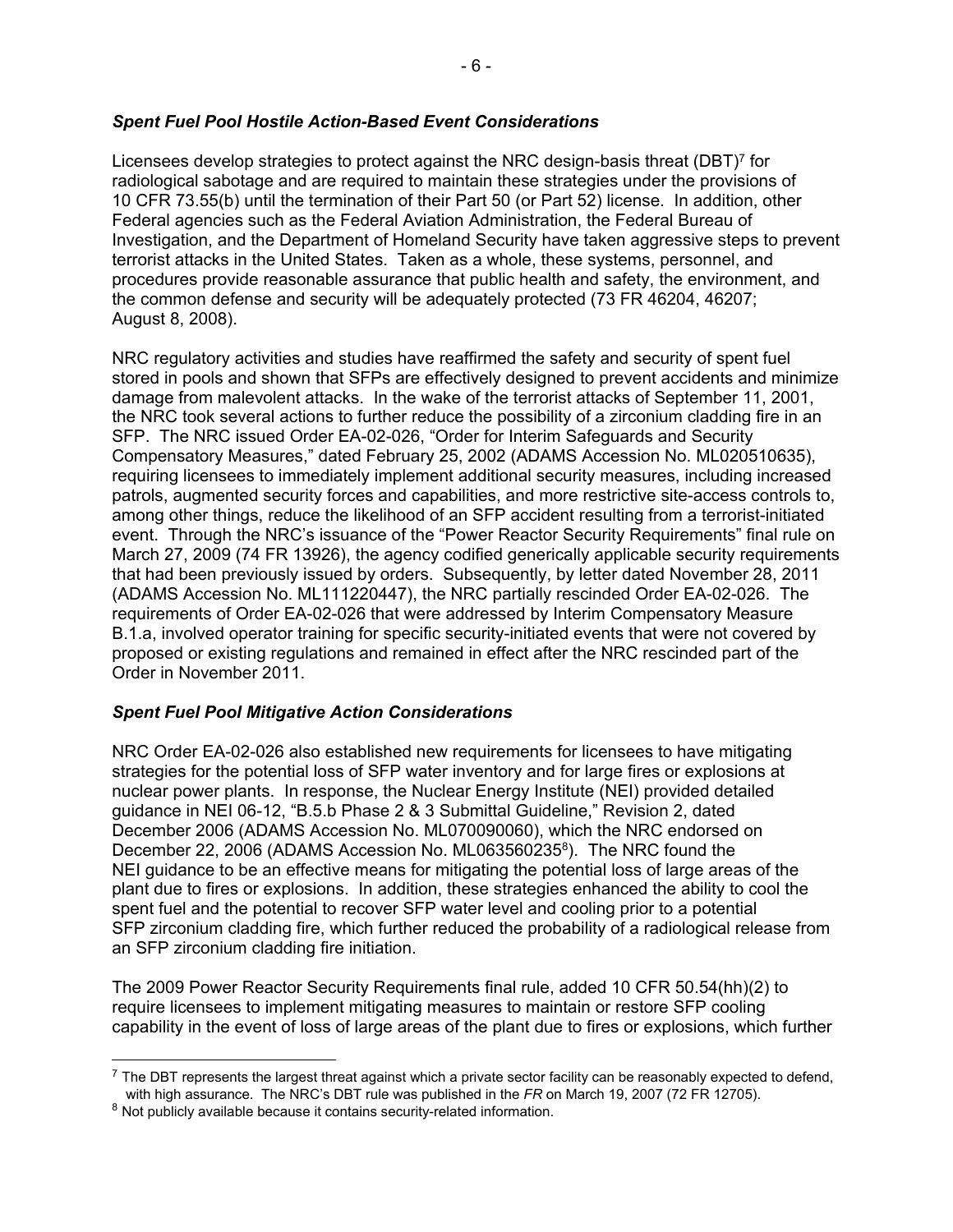decreases the probability of a zirconium cladding fire in an SFP. Under 10 CFR 50.54(hh)(2), nuclear power reactor licensees are required to implement strategies such as those provided in NFI-06-12<sup>9</sup>

Further, other organizations, such as SNL, as discussed previously in this enclosure under "Spent Fuel Pool Study Considerations," have confirmed the effectiveness of the additional mitigation strategies to maintain spent fuel cooling in the event that the pool is drained, and its initial water inventory is reduced or lost entirely.

In response to the accident at the Fukushima Dai-ichi site, the NRC implemented regulatory actions to further enhance reactor and SFP safety. On March 12, 2012, the NRC issued Order EA-12-049, "Order Modifying Licenses with Regard to Requirements for Mitigation Strategies for Beyond-Design-Basis External Events" (ADAMS Accession No. ML12054A735), which requires licensees to develop, implement, and maintain guidance and strategies to maintain or restore SFP cooling capabilities, independent of normal alternating current power systems, following a beyond-design-basis external event. In addition, on March 12, 2012, the NRC issued Order EA-12-051, "Order Modifying Licenses with Regard to Reliable Spent Fuel Pool Instrumentation" (ADAMS Accession No. ML12054A679), which requires that licensees install reliable means of remotely monitoring wide-range SFP levels to support effective prioritization of event mitigation and recovery actions in the event of a beyond-design-basis external event. Although the primary purpose of the order was to ensure that operators were not distracted by uncertainties related to SFP conditions during the accident response, the improved monitoring capabilities will help in the diagnosis and response to potential losses of SFP integrity. These requirements ensure a more reliable and robust mitigation capability is in place to address degrading conditions in SFPs resulting from certain significant but unlikely events. Through the NRC's issuance of the "Mitigation of Beyond-Design-Basis Events" final rule on August 9, 2019 (84 FR 39684), the agency codified the generally applicable requirements in Orders EA-12-049 and -051.

## *Spent Fuel Pool Offsite Radiological Emergency Preparedness Considerations*

In a letter dated December 20, 2019 (ADAMS Accession No. ML19360A127), FEMA provided the following statements for inclusion based on its review of a draft of this SECY paper. Following each quoted FEMA statement is the NRC staff's perspectives and views on the statement.

[FEMA Statement 1] As nuclear power plants decommission and the nature of the risk changes, capabilities that state and local governments need to maintain offsite in order to protect the health and safety of the public will be affected. Given the risk implications both onsite and offsite during decommissioning, it is imperative that FEMA and the NRC consult with one another when the topic of risks is under consideration. However, FEMA also recognizes the authority of state and local governments to determine, reduce, and manage the risks to public health and safety and the required associated capabilities needed to protect their communities. State and local authorities are ultimately the decision authority over what constitutes an appropriate risk reduction strategy to all

 $\overline{a}$ 

<sup>&</sup>lt;sup>9</sup> The guidance in NEI-06-12 specifies that portable, power-independent pumping capabilities must be able to provide at least 500 gallons per minute (gpm) of bulk water makeup to the SFP, and at least 200 gpm of water spray to the SFP. Recognizing that the SFP is more susceptible to a release when the spent fuel is in a non-dispersed configuration, the guidance also specifies that the portable equipment is to be capable of being deployed within 2 hours for a non-dispersed configuration.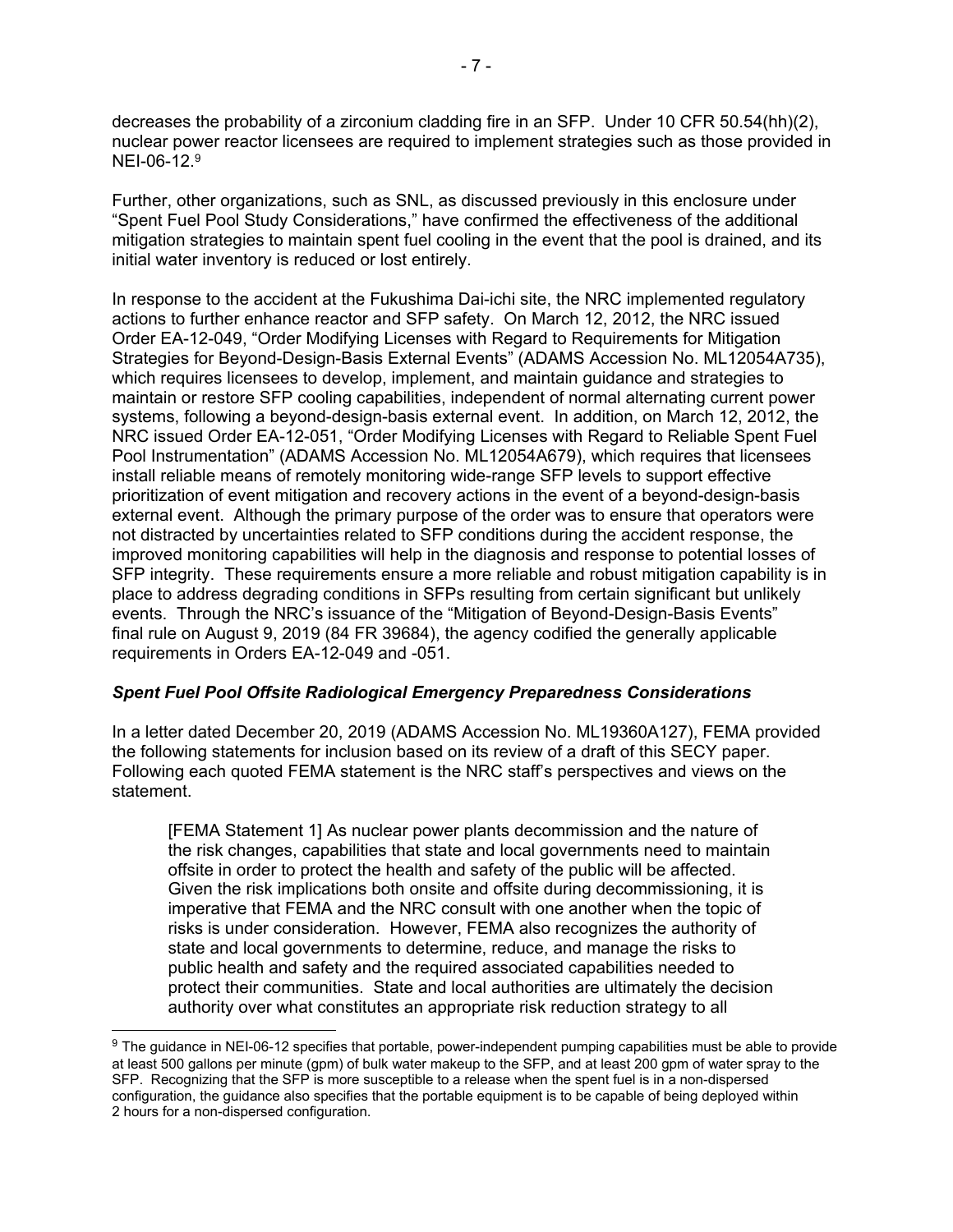hazards within their jurisdictions. One approach may be for all offsite emergency preparedness and response resources and licensing requirements to remain in place until all the spent nuclear fuel is placed into dry cask storage. As described in NRC's Regulatory Improvements for Power Reactors Transitioning to Decommissioning: Regulatory Basis Document issued on November 20, 2017 (ADAMS Accession No. ML17215A010), several public stakeholders raised similar concerns. For example, on pages 44 and 45, NRC noted that "[s]everal stakeholders generally opposed the relaxation of EP requirements until the spent fuel is removed from the SFP" or "[s]everal stakeholders expressed concern that local jurisdictions will face increased burden associated with emergency response and preparedness if staffing, insurance, qualifications, and training requirements are reduced. These stakeholders requested that EP funding be maintained at current levels."

While the NRC agrees that States and local governments retain the authority to determine, reduce, and manage the risk to public health and safety, and the required associated capabilities to protect their communities, the NRC retains the sole authority to regulate commercial nuclear power for the purposes of radiological safety. The exemptions from EP regulations reflect the NRC's determination of the significant reduction in risk based on the limited spectrum of accidents that can have significant offsite consequences for a nuclear power reactor licensee that has permanently ceased operation and permanently removed fuel from the reactor vessel to the SFP. The NRC staff determined, based on EP exemption evaluation criteria provided in Section 5, "Evaluation of Exemptions to EP Regulations," to NSIR/DPR-ISG-02, that in the event of an SFP accident, a licensee will maintain effective strategies, sufficient resources and adequately trained personnel available on-shift to promptly initiate mitigative actions without the support of OROs. If State or local governmental officials determine that offsite protective actions are warranted, then sufficient time and capability would be available for OROs to implement these measures using a CEMP approach. Therefore, the NRC staff concluded, consistent with previous exemption requests, that formal offsite REP plans, required under 10 CFR Part 50, are not necessary for a permanently shut down and defueled nuclear power reactor licensee once the evaluation criteria outlined in Section 5 of NSIR/DPR-ISG-02 have been addressed.

The NRC has previously considered the need to require expediting the transfer of spent fuel assemblies from the SFP into dry cask storage and has concluded it is not necessary based on risk. As discussed in COMSECY-13-0030, an expedited transfer of spent fuel to dry cask storage would provide only a minor or limited safety benefit. The NRC's regulatory activities and past studies have shown that SFPs are effectively designed to prevent accidents that could affect the safe storage of spent fuel. Additionally, operating experience has shown that SFPs have safely withstood challenging events, maintaining structural integrity and a large inventory of coolant to protect the stored fuel. The NRC staff also determined that further study would not likely support a requirement that reactor licensees expedite the transfer of spent fuel from their SFPs into dry cask storage. The NRC's regulatory practice has consistently not required decommissioning power reactor licensees to maintain, until all spent fuel has been removed from the SFP, the offsite REP aspects of its emergency plan. As previously discussed, offsite REP requirements can be removed when they are no longer needed in the view of the extremely small risk of an SFP accident requiring offsite response organization support and the ability of CEMP measures to protect public health and safety in response to that extremely small risk, just as they protect against non-nuclear hazards in the community.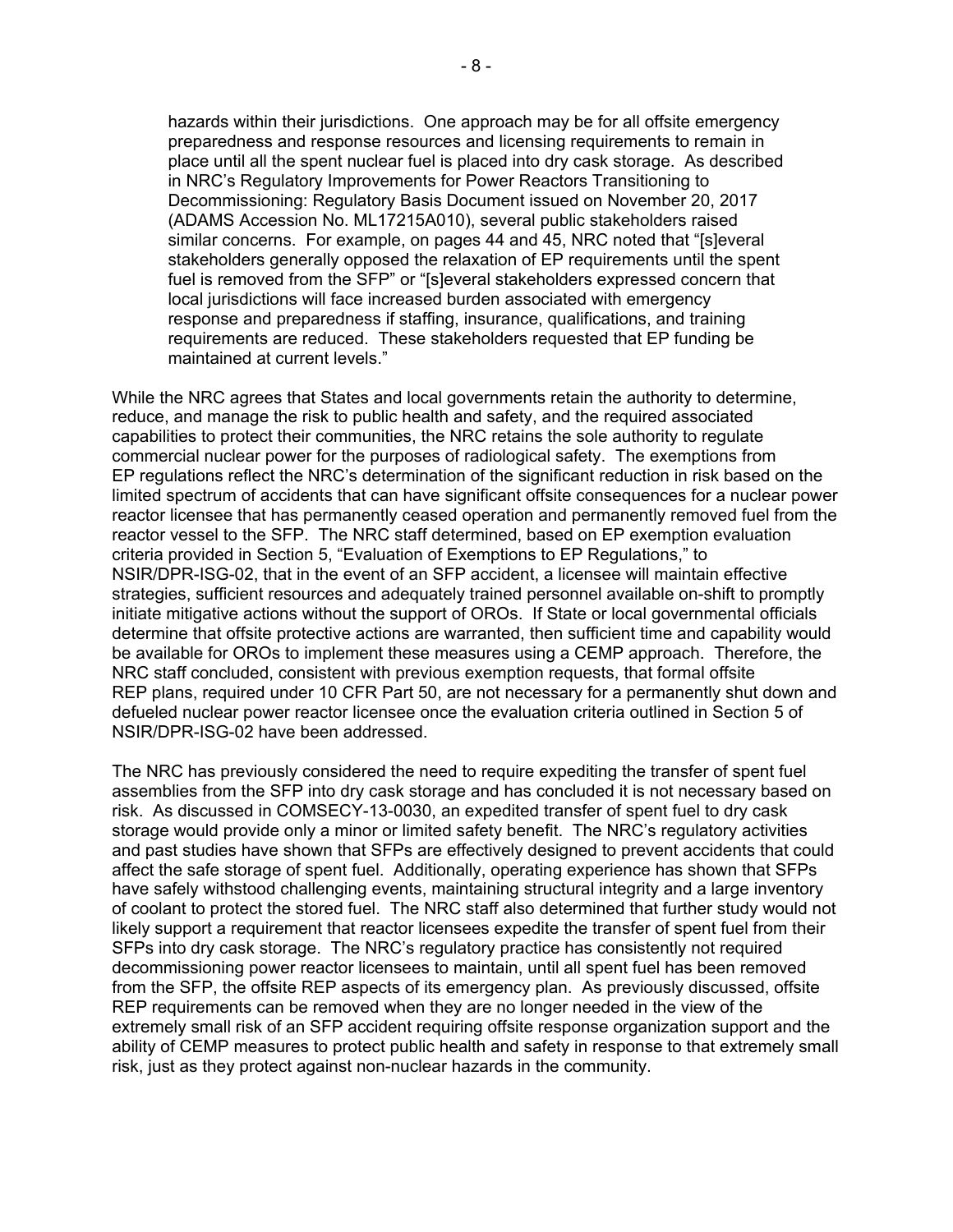[FEMA Statement 2] The TMI [Three Mile Island] exemption, if issued, will create a transitional environment for offsite emergency preparedness programs and associated planning for radiological hazards. FEMA will continue to support offsite response organizations (OROs) as they adjust their plans, sustain capabilities, and manage resources to the changing radiological hazard. The resources available to support FEMA stakeholders during the transition process include, but are not limited to, the National Integration Center, the Federal Radiological Preparedness Coordinating Committee, and technical assistance from FEMA's National Preparedness Headquarters and Regional staff.

The discontinuation of FEMA's REP Program Services, once the Commission determines that the risks from spent fuel stored in the SFP no longer warrant formal offsite REP plans and preparedness, is addressed in Sections V.A.11 and V.B.11 of the Memorandum of Understanding Between the Department of Homeland Security/Federal Emergency Management Agency and Nuclear Regulatory Commission Regarding Radiological Response, Planning and Preparedness (FEMA/NRC MOU) (ADAMS Accession No. ML15344A371). These sections provide the respective agencies' responsibilities for the discontinuation of the FEMA REP Program Services affecting offsite agencies REP plans.

Exelon has performed analyses that show that 488 days after permanent cessation of power operations under 10 CFR 50.82(a)(1) (i.e., 488-day decay time), the spent fuel stored in the spent fuel pool will have decayed to the extent that the requested exemptions may be implemented at TMl-1.

The period from permanent cessation of power reactor operations until the thresholds established in Section 5.0 to NSIR/DPR-ISG-02 are met is intended to serve as a transitional period to allow for appropriate planning by OROs to support the transition of offsite emergency preparedness programs and associated planning to a CEMP approach. The NRC will continue to coordinate with FEMA's National Preparedness Headquarters and Regional staff, and with the Federal Radiological Preparedness Coordinating Committee during this transition period.

[FEMA Statement 3] With respect to offsite radiological emergency response, as described in enclosure to the SECY paper, *Historical Perspective and Staff Evaluation Considerations*, "In the highly unlikely event of a zirconium cladding fire in the SFP [spent fuel pool] due to a beyond-design-basis event resulting from the loss of all spent fuel cooling, sufficient time would also exist for ORO's to implement protective measures, if warranted, using a CEMP [Comprehensive Emergency Management Plan], "all-hazards," approach in the unlikely event that mitigative actions were unsuccessful." Therefore, NRC staff concluded, consistent with previous exemption requests, that formal offsite REP plans, required under 10 CFR Part 50, are not necessary for a permanently shut down and defueled nuclear power reactor licensee once the evaluation criteria outlined in Section 5, "Evaluation of Exemptions to EP Regulations," of the NSIR/DPR-ISG-02 have been addressed. The belief expressed by the NRC staff that State and local governments surrounding a decommissioned plant which are not involved in formal radiological emergency planning would nonetheless respond expeditiously and with optimum effectiveness to an actual radiological emergency in a coordinated fashion using its CEMP is open to question. FEMA has no data that would indicate what State and local government reactions might be in such circumstances.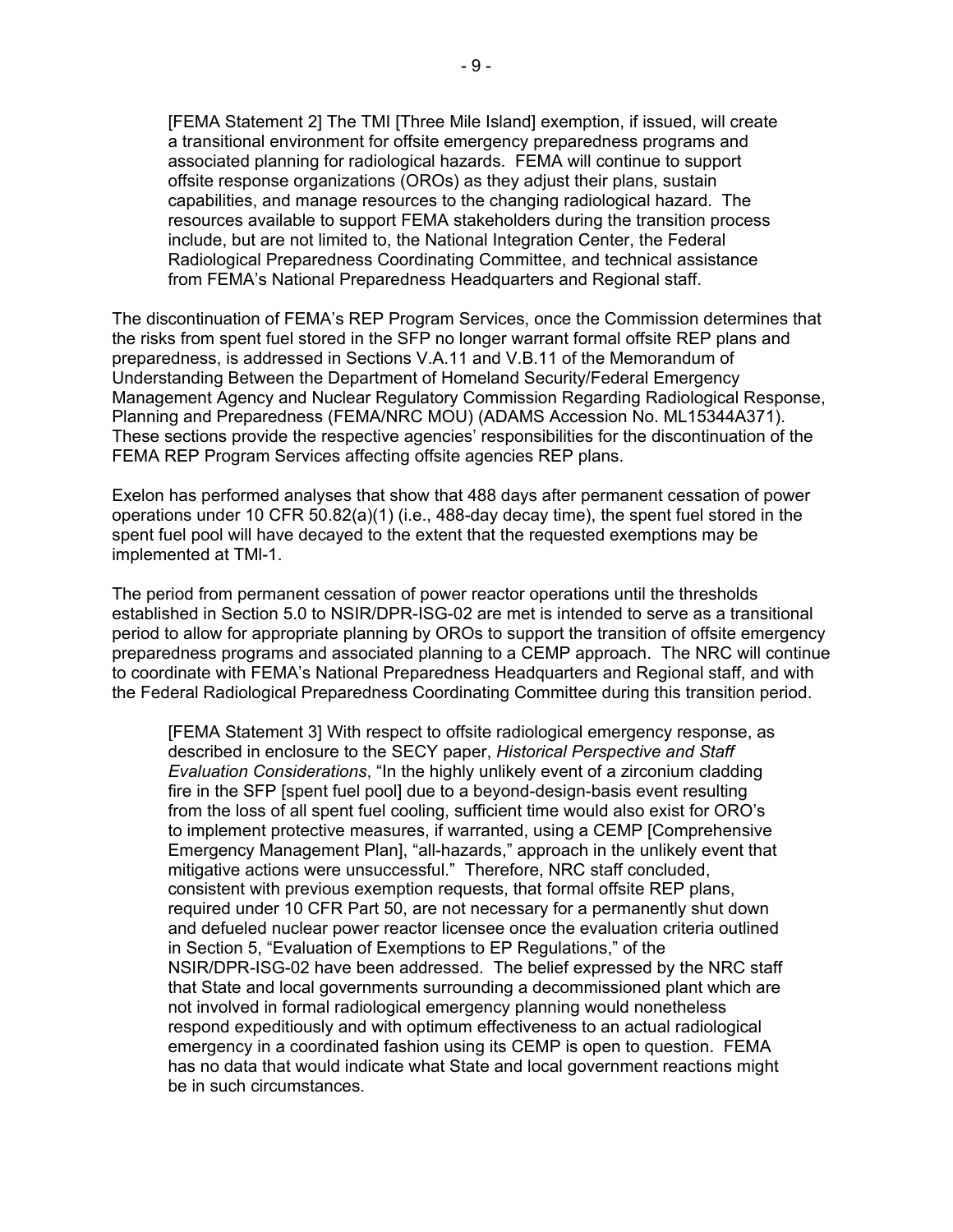In 1987, the NRC published a final rule, "Evaluation of the Adequacy of Off-Site Emergency Planning for Nuclear Power Plants at the Operating License Review Stage Where State and/or Local Governments Decline to Participate in Off-Site Emergency Planning" (52 FR 42078; November 3, 1987). The rule incorporates the "realism doctrine" in 10 CFR 50.47(c)(1) that states, "the NRC will recognize the reality that in an actual emergency, State and local government officials will exercise their best efforts to protect the health and safety of the public." Prior to this, the final rule, "Emergency Planning and Preparedness" (47 FR 30232; July 13, 1982), had already laid a foundation that findings and determinations on the state of offsite EP were not needed to support issuance of a license for fuel loading and low-power testing because there was sufficient time (at least 10 hours) in which to take action to protect the public in even the worst case accident.

The NRC staff's position is strengthened by the acknowledgement of national level efforts, in which both FEMA and the NRC participate, to improve the state of EP of the nation. The FEMA document CPG 101 provides guidance about response and recovery planning to State, territorial, Tribal, and local governments. It also extends those planning concepts into the prevention and protection mission areas. CPG 101 reflects the current emergency operations plan development environment by integrating concepts from the National Preparedness Guidelines, National Incident Management System, National Response Framework, National Strategy for Information Sharing, National Infrastructure Protection Plan, lessons from recent disasters and attacks, and recommendations from the Nationwide Plan Review. CPG 101 is the cornerstone for a series of CPGs providing planning considerations for a variety of hazards, security and emergency functions. CPG 101 also describes how the State and local planning process will vertically integrate at the Federal level.

For facilities licensed by the NRC where radiological hazards are unlikely to have an offsite impact, the risk posed by the remaining low-level hazard is somewhat analogous to that posed by non-nuclear hazards (e.g., train derailments or chemical spills) that are addressed by a CEMP approach, except that the hypothetical event at a decommissioned nuclear plant leading to an offsite radiological release would likely develop much more slowly. As discussed in NUREG/CR-6864, "'Identification and Analysis of Factors Affecting Emergency Evacuations,' Main Report" (ADAMS Accession No. ML050250245), and NUREG/CR-6981, "Assessment of Emergency Response Planning and Implementation for Large Scale Evacuations" (ADAMS Accession No. ML082960499), protective actions, such as evacuation, are not unique to radiological events and successfully occur in response to other hazards such as chemical spills, fires, and natural disasters, and are often initiated without any pre-planning. Based on the results of these studies, the NRC has confidence in the ability of OROs to implement appropriate response actions if necessary, in the highly unlikely event of an incident at a lowrisk nuclear facility having offsite consequences.

[FEMA Statement 4] Additionally, the NRC notes in the enclosure to the SECY paper, *Historical Perspective and Staff Evaluation Considerations*, that "If the Commission approves these exemptions, Exelon would still be required to maintain an onsite emergency plan, which would provide for the notification of, and coordination with, offsite organizations, to an extent commensurate with the approved exemptions." In another enclosure to the SECY paper, *Evaluation of Request by Exelon Generation Company, LLC for Exemptions from Certain Emergency Planning Requirements for the Three Mile Island Nuclear Station*, the NRC staff's evaluation for exempting protective action requirements contained in 10 CFR 50.47(b)(10) states that "Although formal offsite REP plans (in accordance with 44 CFR Part 350) have typically been exempted for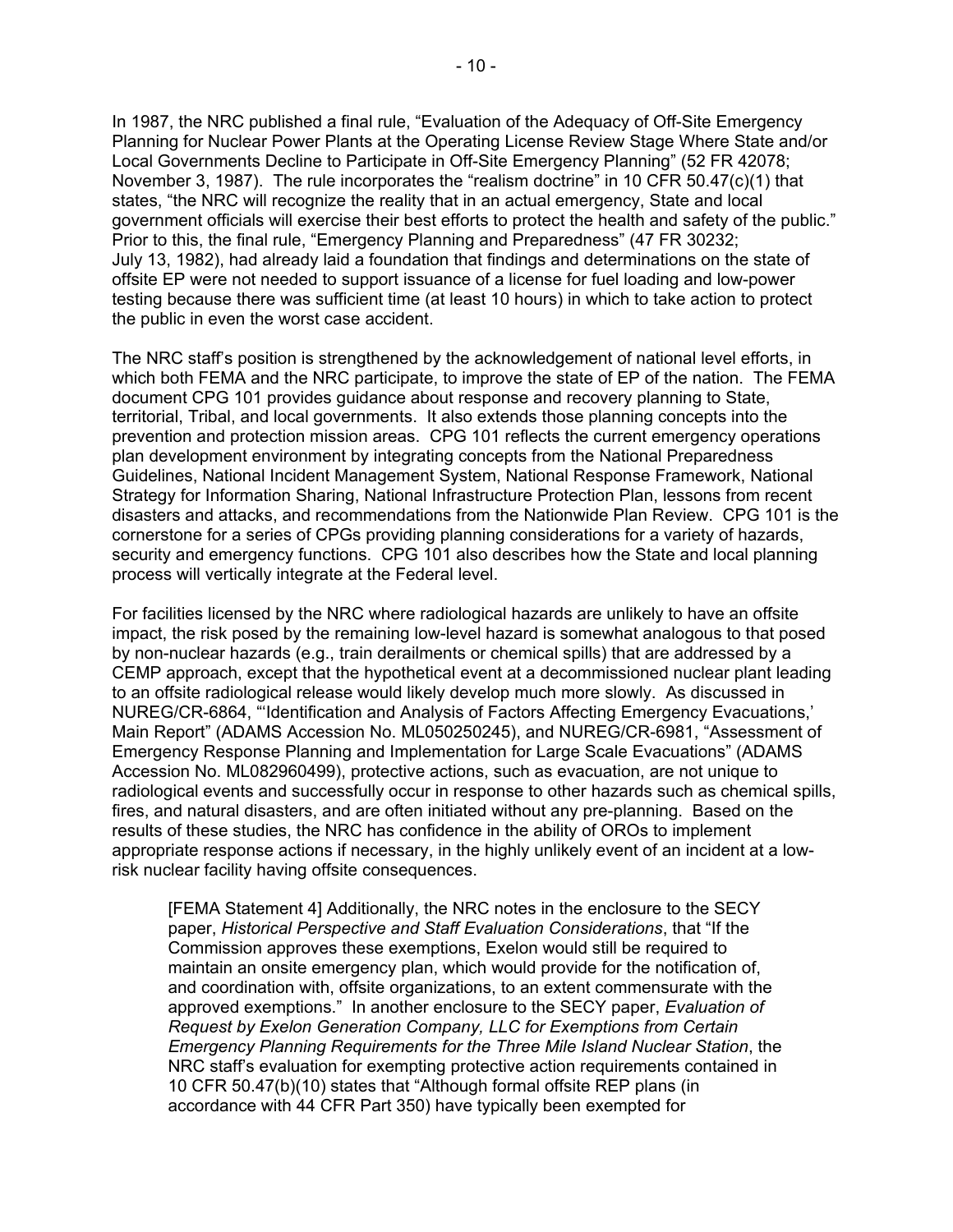decommissioning sites, OROs will continue to be relied upon for firefighting, law enforcement, ambulance, and medical services in support of the licensee's (onsite) emergency plan."

Simply put, if the exemption is granted, OROs would still be required and expected to perform activities to satisfy licensing requirements, and these same ORO's would be evaluated by the NRC. As described in *Historical Perspective and Staff Evaluation Considerations*, if the Commission approves these exemptions, the NRC would "…continue to evaluate, as part of periodic oversight activities under the respective regulatory programs, the adequacy of OROs that are identified by licensees to respond onsite in the event of an emergency, such as firefighting, law enforcement and medical transportation/treatment. Agreement with these OROs to respond onsite or provide assistance in the event of an emergency will be documented in formal letters of agreement, which will be contained or referenced in the licensee's emergency plan, physical security plan, or fire protection plan, as applicable."

The NRC staff agrees with FEMA that, if the Commission approves these exemptions, Exelon would still be required to maintain an onsite emergency plan, which would provide for the notification of, and coordination with, offsite organizations, to an extent commensurate with the approved exemptions. Section V.B.1 of the FEMA/NRC MOU states an NRC responsibility is "[t]o assess licensee emergency plans for adequacy. This review will include organizations with which licensees have written agreements to provide onsite support services under emergency conditions." As such, the NRC will continue to evaluate, as part of periodic oversight activities under the respective regulatory programs, the adequacy of OROs that are identified by licensees to respond onsite in the event of an emergency, such as fire-fighting, law enforcement, and medical transportation/treatment. Agreement with these OROs to respond onsite or provide assistance in the event of an emergency will be documented in formal letters of agreement, which will be contained or referenced in the licensee's emergency plan, physical security plan, or fire protection plan, as applicable.

[FEMA Statement 5] While previous exemption requests may not have required FEMA to provide the NRC with a continuous reasonable assurance finding related to offsite radiological emergency preparedness considerations mentioned above, there is nothing in existing NRC regulations or the December 7, 2015, "Memorandum of Understanding (MOU) Between the Department of Homeland Security / Federal Emergency Management Agency and Nuclear Regulatory Commission Regarding Radiological Response, Planning and Preparedness" (ADAMS Accession No. ML15344A371) that would preclude the NRC from requesting FEMA to provide the NRC with evaluations and findings concerning appropriate offsite radiological emergency preparedness considerations.

The NRC staff's exemption recommendation, if approved by the Commission, would not affect the responsibility that FEMA has under its regulations in 44 CFR Chapter I, "Federal Emergency Management Agency," for assistance to State and local response organizations, nor would it affect the responsibilities of State and local governments to establish and maintain CEMPs under the National Preparedness System. In the absence of offsite REP requirements, which in the NRC's judgment are not needed to protect public health and safety for nuclear reactors posing very low risks, the NRC would have no regulatory basis or reason to seek FEMA findings or determinations on offsite EP. The NRC would base its finding of reasonable assurance on its review of licensee onsite EP and would not require a finding from FEMA on the adequacy of